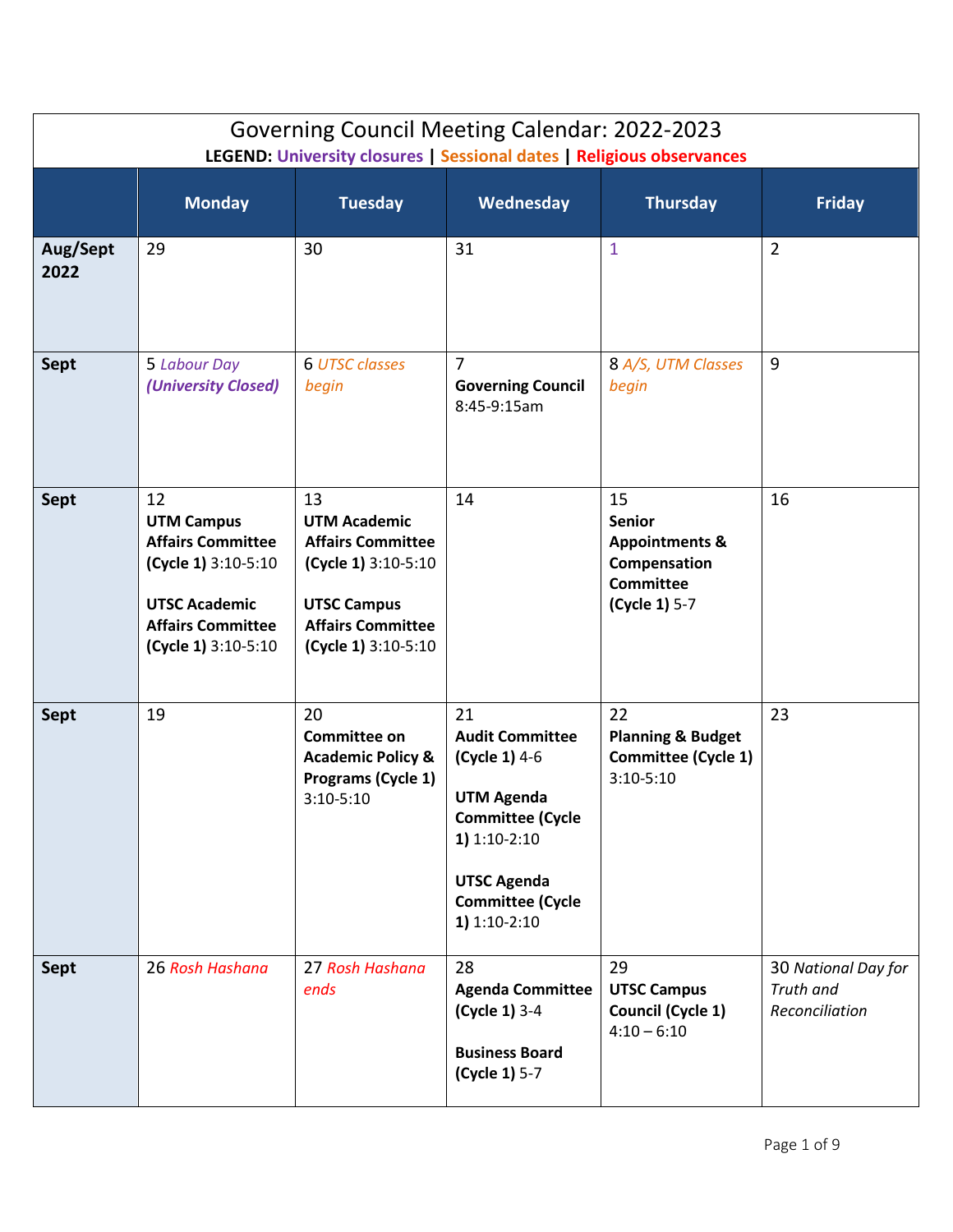|                 | <b>Monday</b>                                                                                                                                                         | <b>Tuesday</b>                                                                           | Wednesday                                                                                                                                           | <b>Thursday</b>                                                                                                                     | <b>Friday</b> |
|-----------------|-----------------------------------------------------------------------------------------------------------------------------------------------------------------------|------------------------------------------------------------------------------------------|-----------------------------------------------------------------------------------------------------------------------------------------------------|-------------------------------------------------------------------------------------------------------------------------------------|---------------|
| <b>Oct 2022</b> | 3<br><b>College of Electors</b><br>(Cycle 1) 5-7<br><b>UTM Campus</b><br><b>Council (Cycle 1)</b><br>$4:10-6:10$                                                      | 4 Yom Kippur<br>begins                                                                   | 5 Yom Kippur                                                                                                                                        | 6<br><b>Academic Board</b><br>(Cycle 1) 3:10-5:10                                                                                   | $\tau$        |
| Oct             | 10 Thanksgiving<br>(University Closed)<br><b>Sukkot</b>                                                                                                               | 11 Sukkot                                                                                | 12 Sukkot<br><b>University Affairs</b><br>Board (Cycle 1)<br>4:30-6:30                                                                              | 13 Sukkot<br><b>Committee for</b><br><b>Honorary Degrees</b><br>(Cycle 1) 1-3<br><b>Elections</b><br>Committee (Cycle 1)<br>$5 - 7$ | 14 Sukkot     |
| Oct             | 17 Shemini Atzeret<br><b>UTM Academic</b><br><b>Affairs Committee</b><br>(Cycle 2) 2:10-4:10<br><b>UTSC Campus</b><br><b>Affairs Committee</b><br>(Cycle 2) 2:10-4:10 | 18 Simchat Torah<br><b>UTM Campus</b><br><b>Affairs Committee</b><br>(Cycle 2) 2:10-4:10 | 19<br><b>Executive</b><br><b>Committee (Cycle</b><br>$1) 5-7$                                                                                       | 20<br><b>UTSC Academic</b><br><b>Affairs Committee</b><br>(Cycle 2) 3:10-5:10                                                       | 21            |
| Oct             | 24 Diwali                                                                                                                                                             | 25<br>Committee on<br><b>Academic Policy &amp;</b><br>Programs (Cycle 2)<br>$3:10-5:10$  | 26<br><b>Planning &amp; Budget</b><br><b>Committee (Cycle</b><br>2) 3:10-5:10                                                                       | 27<br><b>Governing Council</b><br>(Cycle 1) 4:30-6:30                                                                               | 28            |
| Oct/Nov         | 31 Halloween                                                                                                                                                          | $\mathbf 1$<br><b>College of Electors</b><br>(Cycle 2) 5-7                               | $\overline{2}$<br><b>UTM Agenda</b><br><b>Committee (Cycle</b><br>$2)$ 3:10-4:10<br><b>UTSC Agenda</b><br><b>Committee (Cycle</b><br>$2)$ 3:10-4:10 | 3<br><b>Committee for</b><br><b>Honorary Degrees</b><br>(Cycle 2) 1-3<br><b>Agenda Committee</b><br>(Cycle 2A) 3-4                  | 4             |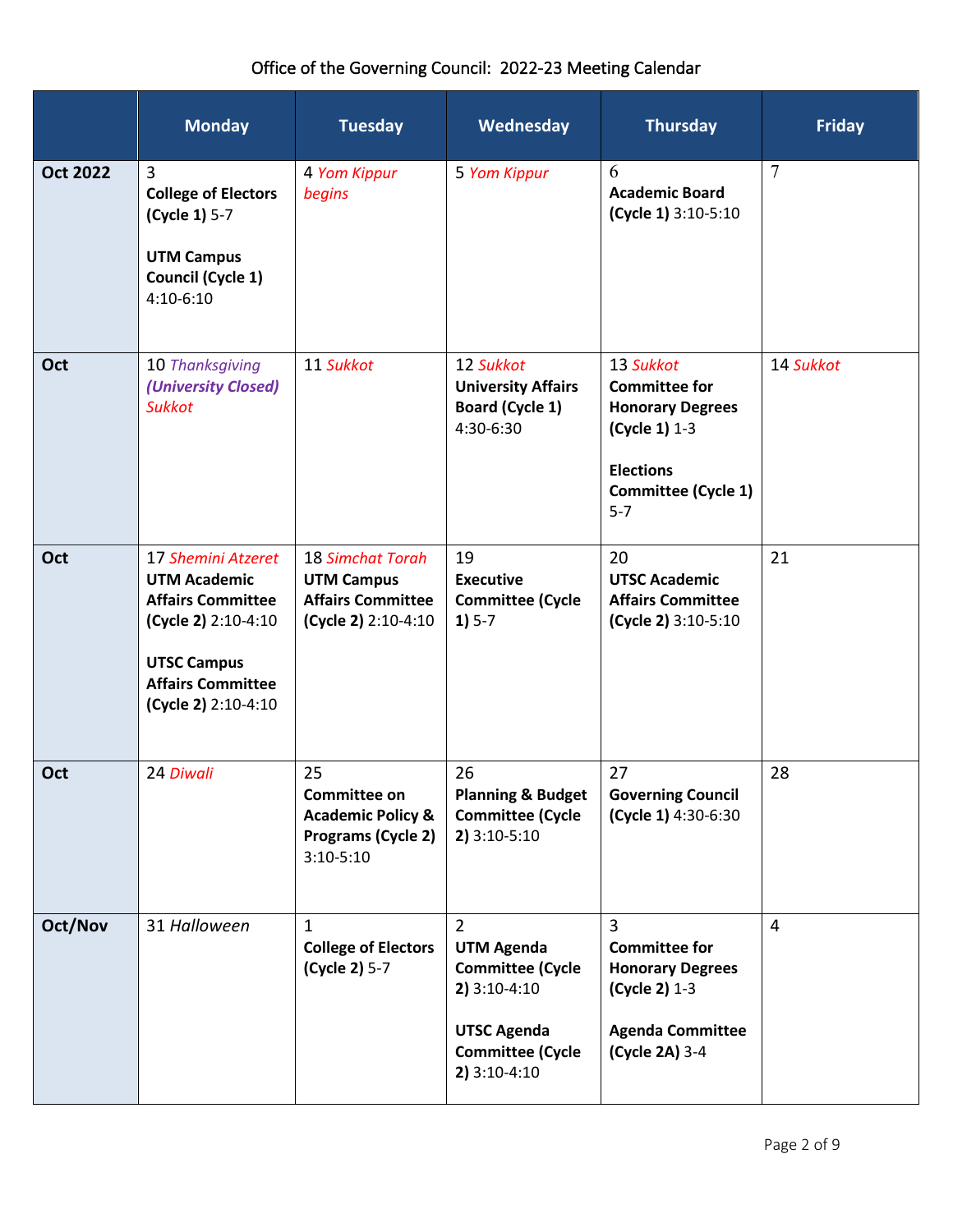|                 | <b>Monday</b>                                                                                           | <b>Tuesday</b>                                                         | Wednesday                                                        | <b>Thursday</b>                                                                      | <b>Friday</b>                                                 |
|-----------------|---------------------------------------------------------------------------------------------------------|------------------------------------------------------------------------|------------------------------------------------------------------|--------------------------------------------------------------------------------------|---------------------------------------------------------------|
| <b>Nov 2022</b> | 7 Reading week<br>begins                                                                                | 8 Reading week                                                         | 9 Reading week                                                   | 10 Reading week                                                                      | 11 Reading week<br>ends                                       |
| <b>Nov</b>      | 14                                                                                                      | 15<br><b>UTSC Campus</b><br><b>Council (Cycle 2)</b><br>4:10-6:10      | 16<br><b>UTM Campus</b><br><b>Council (Cycle 2)</b><br>4:10-6:10 | 17<br><b>Academic Board</b><br>(Cycle 2) 3:10-5:10                                   | 18                                                            |
| <b>Nov</b>      | 21<br><b>Senior</b><br><b>Appointments &amp;</b><br>Compensation<br><b>Committee (Cycle</b><br>$2) 5-7$ | 22<br><b>University Affairs</b><br><b>Board (Cycle 2)</b><br>4:30-6:30 | 23<br><b>Business Board</b><br>(Cycle 2) 5-7                     | 24 U.S.<br>Thanksgiving<br><b>Elections</b><br><b>Committee (Cycle 2)</b><br>$5 - 7$ | 25                                                            |
| Nov/Dec         | 28                                                                                                      | 29                                                                     | 30<br><b>Audit Committee</b><br>(Cycle 2) 4-6                    | $\mathbf{1}$                                                                         | $\overline{2}$                                                |
| <b>Dec</b>      | 5 UTSC Last day of<br>classes                                                                           | 6<br><b>Executive</b><br><b>Committee (Cycle</b><br>$2) 5-7$           | 7 A/S, UTM Last<br>day of classes                                | 8 UTSC Exams start                                                                   | 9 UTM Exams start                                             |
| <b>Dec</b>      | 12 A/S Exams                                                                                            | 13<br>Agenda<br><b>Committee (Cycle</b><br>$2B$ ) 2-3                  | 14                                                               | 15<br><b>Governing Council</b><br>(Cycle 2) 4:30-6:30                                | 16                                                            |
| <b>Dec</b>      | 19 Hanukkah                                                                                             | 20 Hanukkah<br><b>Exams end</b>                                        | 21 Holiday Break<br>starts (University<br>Closed)                | 22 (University<br><b>Closed)</b>                                                     | 23 (University<br><b>Closed)</b>                              |
| <b>Dec</b>      | 26 (University<br><b>Closed)</b>                                                                        | 27 (University<br><b>Closed)</b>                                       | 28 (University<br><b>Closed)</b>                                 | 29 (University<br><b>Closed)</b>                                                     | <b>30 Holiday Break</b><br>ends (University<br><b>Closed)</b> |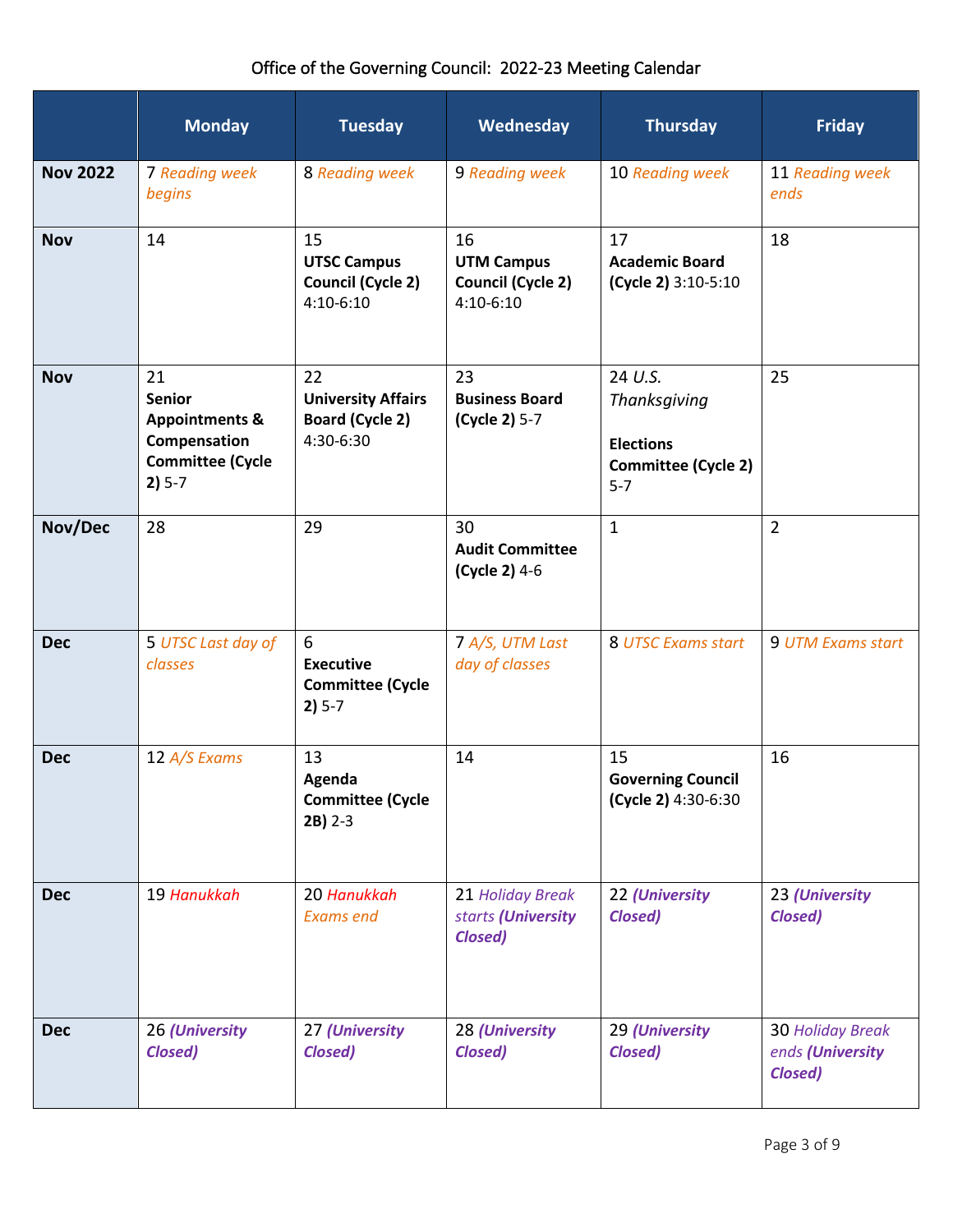# Office of the Governing Council: 2022-23 Meeting Schedule

|                 | <b>Monday</b>                                                                                                                         | <b>Tuesday</b>                                                                                                                                                                                                                                                      | Wednesday                                                                                                                                             | <b>Thursday</b>                                                                   | <b>Friday</b> |
|-----------------|---------------------------------------------------------------------------------------------------------------------------------------|---------------------------------------------------------------------------------------------------------------------------------------------------------------------------------------------------------------------------------------------------------------------|-------------------------------------------------------------------------------------------------------------------------------------------------------|-----------------------------------------------------------------------------------|---------------|
| <b>Jan 2023</b> | 2 University re-<br>opens                                                                                                             | $\overline{3}$                                                                                                                                                                                                                                                      | $\overline{4}$                                                                                                                                        | 5                                                                                 | 6             |
| Jan             | 9 Classes begin                                                                                                                       | 10<br><b>Committee on</b><br><b>Academic Policy</b><br>& Programs<br>(Cycle 3) 3:10-<br>5:10<br><b>UTM Campus</b><br><b>Affairs</b><br><b>Committee (Cycle</b><br>3) 3:10-5:10<br><b>UTSC Academic</b><br><b>Affairs</b><br><b>Committee (Cycle</b><br>3) 3:10-5:10 | 11<br><b>UTSC Campus</b><br><b>Affairs Committee</b><br>(Cycle 3) 3:10-5:10<br><b>UTM Academic</b><br><b>Affairs Committee</b><br>(Cycle 3) 3:10-5:10 | 12<br><b>Planning &amp; Budget</b><br><b>Committee (Cycle 3)</b><br>$3:10 - 5:10$ | 13            |
| Jan             | 16<br><b>UTM Agenda</b><br><b>Committee (Cycle</b><br>3) 3:10-4:10<br><b>UTSC Agenda</b><br><b>Committee (Cycle</b><br>$3) 3:10-4:10$ | 17<br>Agenda<br><b>Committee (Cycle</b><br>$3) 3-4$<br><b>Senior</b><br><b>Appointments &amp;</b><br>Compensation<br><b>Committee (Cycle</b><br>$3) 5-7$                                                                                                            | 18<br><b>University Affairs</b><br><b>Board (Cycle 3)</b><br>4:30-6:30                                                                                | 19                                                                                | 20            |
| Jan             | 23                                                                                                                                    | 24<br><b>College of</b><br>Electors (Cycle 3)<br>$5 - 7$<br><b>UTM Campus</b><br><b>Council (Cycle 3)</b><br>$4:10-6:10$                                                                                                                                            | 25<br><b>UTSC Campus</b><br><b>Council (Cycle 3)</b><br>$4:10-6:10$                                                                                   | 26<br><b>Academic Board</b><br>(Cycle 3) 3:10-5:10                                | 27            |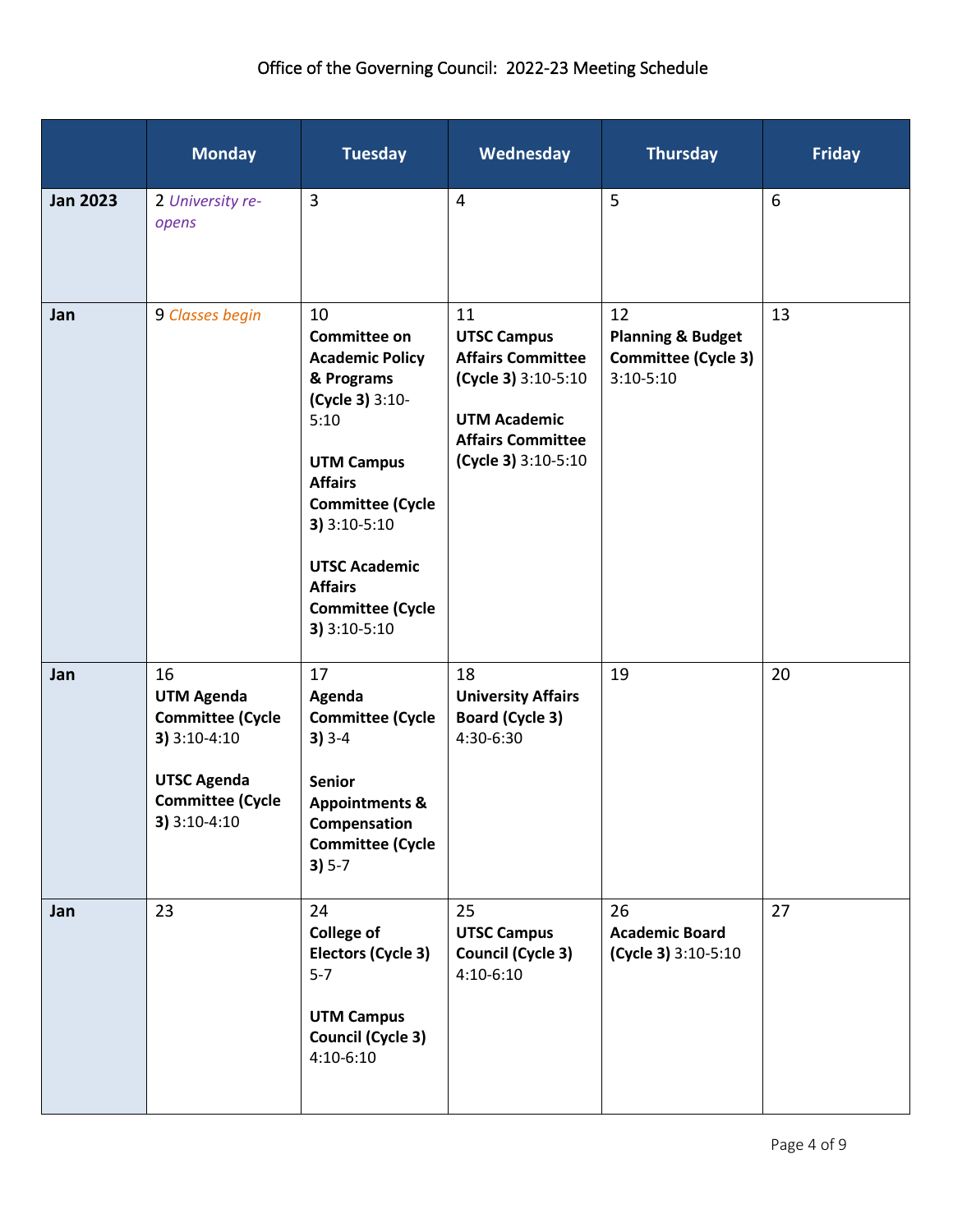|                 | <b>Monday</b>                                                                                                                                                                                                  | <b>Tuesday</b>                                                            | Wednesday                                                                                                                                            | <b>Thursday</b>                                                                                                                                      | <b>Friday</b>           |
|-----------------|----------------------------------------------------------------------------------------------------------------------------------------------------------------------------------------------------------------|---------------------------------------------------------------------------|------------------------------------------------------------------------------------------------------------------------------------------------------|------------------------------------------------------------------------------------------------------------------------------------------------------|-------------------------|
| Jan/Feb<br>2023 | 30 <sup>°</sup>                                                                                                                                                                                                | 31                                                                        | $\mathbf{1}$<br><b>Business Board</b><br>(Cycle 3) 5-7                                                                                               | $\overline{2}$                                                                                                                                       | $\overline{3}$          |
| Feb             | 6                                                                                                                                                                                                              | $\overline{7}$<br><b>Executive</b><br><b>Committee (Cycle</b><br>$3) 5-7$ | 8<br><b>UTM Campus</b><br><b>Affairs Committee</b><br>(Cycle 4) 3:10-5:10<br><b>UTSC Academic</b><br><b>Affairs Committee</b><br>(Cycle 4) 3:10-5:10 | 9<br><b>UTSC Campus</b><br><b>Affairs Committee</b><br>(Cycle 4) 3:10-5:10<br><b>UTM Academic</b><br><b>Affairs Committee</b><br>(Cycle 4) 3:10-5:10 | 10                      |
| Feb             | 13                                                                                                                                                                                                             | 14                                                                        | 15<br><b>Governing Council</b><br>(Cycle 3) 4:30-6:30                                                                                                | 16<br>Committee on<br><b>Academic Policy &amp;</b><br>Programs (Cycle 4)<br>$3:10-5:10$                                                              | 17                      |
| Feb             | 20 Family Day<br>(University closed)<br><b>Reading week</b><br>begins                                                                                                                                          | 21 Reading week                                                           | 22 Reading week,<br>Ash Wednesday                                                                                                                    | 23 Reading week<br><b>College of Electors</b><br>(Cycle 4) 5-7                                                                                       | 24 Reading week<br>ends |
| Feb/Mar         | 27<br><b>Planning &amp; Budget</b><br><b>Committee (Cycle</b><br>4) 3:10-5:10<br><b>UTM Agenda</b><br><b>Committee (Cycle</b><br>4) 3:10-4:10<br><b>UTSC Agenda</b><br><b>Committee (Cycle</b><br>4) 3:10-4:10 | 28                                                                        | $\mathbf{1}$<br>Agenda<br><b>Committee (Cycle</b><br>$4) 2 - 3$<br><b>University Affairs</b><br><b>Board (Cycle 4)</b><br>4:30-6:30                  | $\overline{2}$                                                                                                                                       | $\mathbf{3}$            |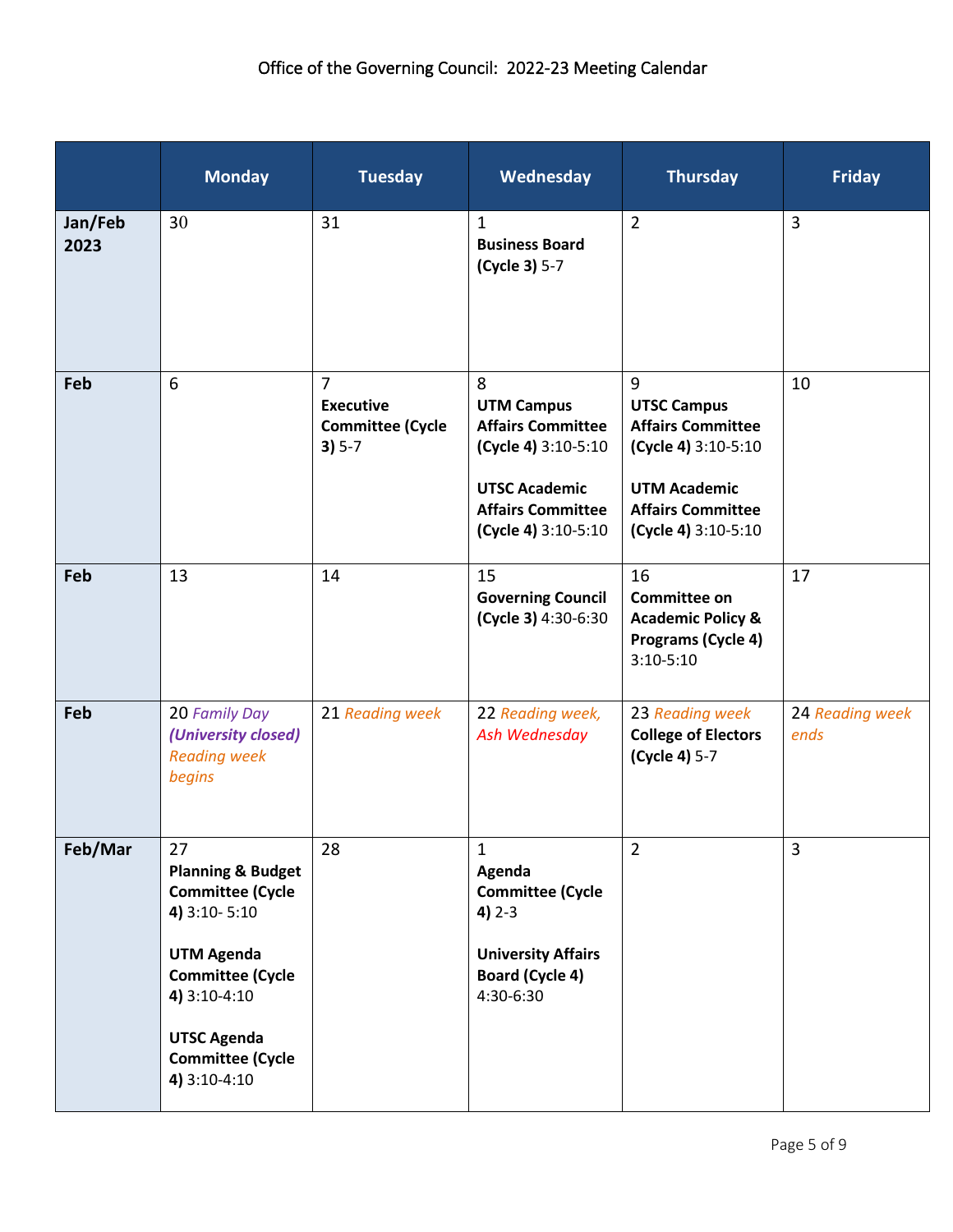|                 | <b>Monday</b>                                 | <b>Tuesday</b>                                                                                                                                      | Wednesday                                                                                                                                                                                                                                                  | <b>Thursday</b>                                                                                                                                                      | <b>Friday</b>                                  |
|-----------------|-----------------------------------------------|-----------------------------------------------------------------------------------------------------------------------------------------------------|------------------------------------------------------------------------------------------------------------------------------------------------------------------------------------------------------------------------------------------------------------|----------------------------------------------------------------------------------------------------------------------------------------------------------------------|------------------------------------------------|
| <b>Mar 2023</b> | 6 Purim begins                                | 7 Purim ends<br><b>UTM Campus</b><br>Council (Cycle 4)<br>$4:10-6:10$                                                                               | 8<br><b>UTSC Campus</b><br><b>Council (Cycle 4)</b><br>4:10-6:10                                                                                                                                                                                           | 9<br><b>Academic Board</b><br>(Cycle 4) 3:10-5:10                                                                                                                    | 10                                             |
| Mar             | 13<br><b>Audit Committee</b><br>(Cycle 4) 4-6 | 14                                                                                                                                                  | 15<br><b>Business Board</b><br>(Cycle 4) 5-7                                                                                                                                                                                                               | 16                                                                                                                                                                   | 17                                             |
| Mar             | 20                                            | 21<br><b>Executive</b><br><b>Committee (Cycle</b><br>$4) 5-7$                                                                                       | 22<br><b>UTM Campus</b><br><b>Affairs Committee</b><br>(Cycle 5) 3:10-5:10<br><b>UTSC Academic</b><br><b>Affairs Committee</b><br>(Cycle 5) 3:10-5:10<br><b>Senior</b><br><b>Appointments &amp;</b><br>Compensation<br><b>Committee (Cycle</b><br>$4) 5-7$ | 23 Ramadan begins<br><b>UTSC Campus</b><br><b>Affairs Committee</b><br>(Cycle 5) 3:10-5:10<br><b>UTM Academic</b><br><b>Affairs Committee</b><br>(Cycle 5) 3:10-5:10 | 24                                             |
| <b>Mar</b>      | 27                                            | 28                                                                                                                                                  | 29                                                                                                                                                                                                                                                         | 30<br><b>Governing Council</b><br>(Cycle 4) 4:30-6:30                                                                                                                | 31                                             |
| Apr             | $\mathbf{3}$                                  | Δ                                                                                                                                                   | 5 Passover begins                                                                                                                                                                                                                                          | 6 Passover<br>A/S, UTM Last day<br>of classes                                                                                                                        | 7 Good Friday<br>(University<br><b>Closed)</b> |
| Apr             | 10 UTSC Last day<br>of classes                | 11 Exams start<br><b>UTM Agenda</b><br><b>Committee (Cycle</b><br>$5)$ 3:10-4:10<br><b>UTSC Agenda</b><br><b>Committee (Cycle</b><br>$5)$ 3:10-4:10 | 12<br><b>Planning &amp; Budget</b><br><b>Committee (Cycle</b><br>$5)$ 3:10-5:10                                                                                                                                                                            | 13 Passover ends<br>Committee on<br><b>Academic Policy &amp;</b><br>Programs (Cycle 5)<br>$3:10 - 5:10$                                                              | 14                                             |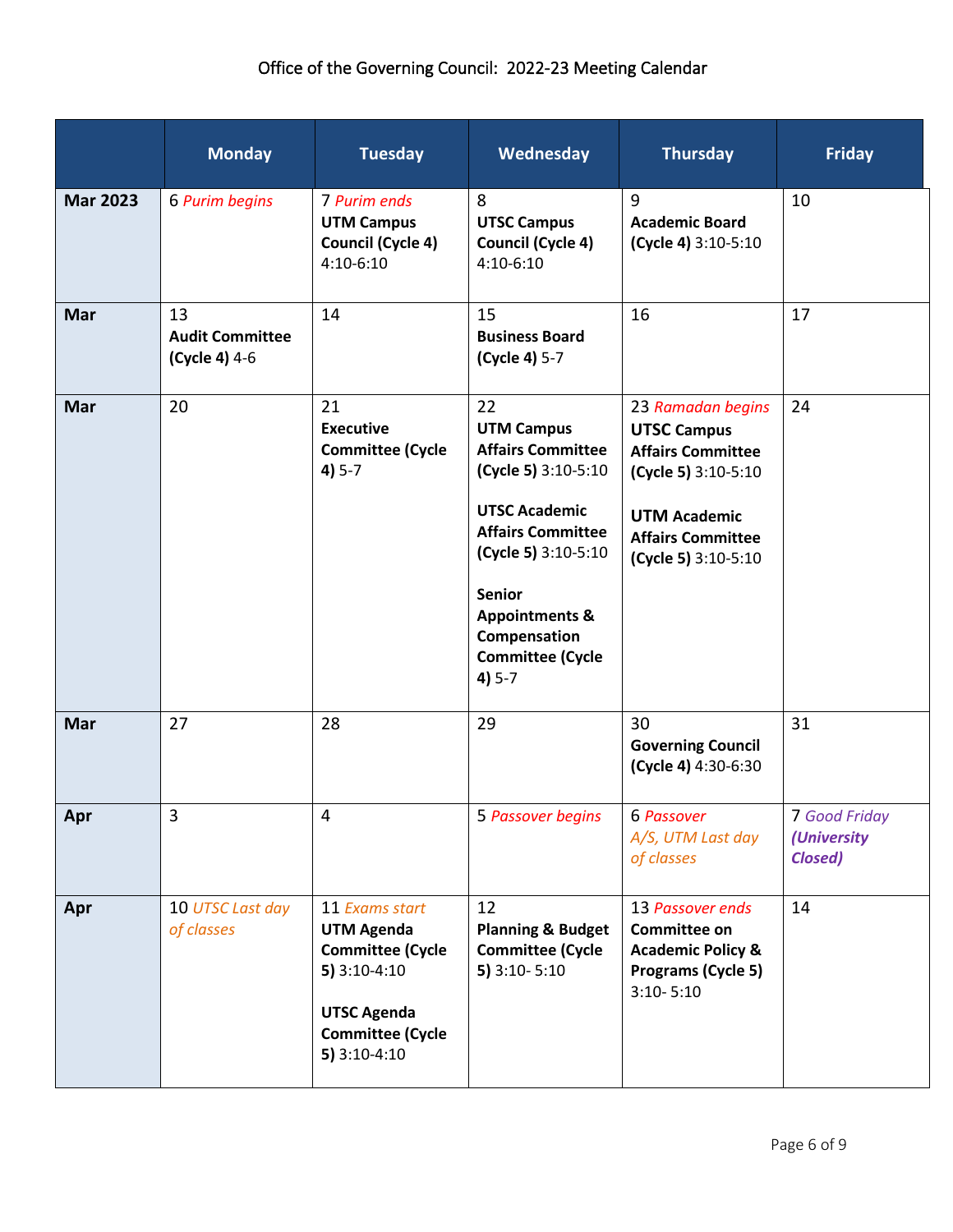|            | <b>Monday</b>                                                                                                                                        | <b>Tuesday</b>                                                                                                      | Wednesday                                                                                                                                             | <b>Thursday</b>                                                                                       | <b>Friday</b> |
|------------|------------------------------------------------------------------------------------------------------------------------------------------------------|---------------------------------------------------------------------------------------------------------------------|-------------------------------------------------------------------------------------------------------------------------------------------------------|-------------------------------------------------------------------------------------------------------|---------------|
| Apr 2023   | 17                                                                                                                                                   | 18<br>Agenda<br><b>Committee (Cycle</b><br>$5)3-4$                                                                  | 19<br><b>University Affairs</b><br>Board (Cycle 5)<br>4:30-6:30                                                                                       | 20                                                                                                    | 21            |
| Apr        | 24<br><b>UTM Campus</b><br>Council (Cycle 5)<br>$4:10-6:10$                                                                                          | 25<br><b>UTSC Campus</b><br><b>Council (Cycle 5)</b><br>4:10-6:10                                                   | 26<br><b>Business Board</b><br>(Cycle 5) 5-7                                                                                                          | 27<br><b>Academic Board</b><br>(Cycle 5) 3:10-5:10                                                    | 28 Exams end  |
| <b>May</b> | $\mathbf{1}$<br><b>Audit Committee</b><br>(Cycle 5) 4-6                                                                                              | $\overline{2}$<br><b>Senior</b><br><b>Appointments &amp;</b><br>Compensation<br><b>Committee (Cycle</b><br>$5) 5-7$ | $\overline{3}$<br><b>Planning &amp; Budget</b><br><b>Committee (Cycle</b><br>$6)$ 3:10-5:10                                                           | $\overline{4}$<br>Committee on<br><b>Academic Policy &amp;</b><br>Programs (Cycle 6)<br>$3:10 - 5:10$ | 5             |
| <b>May</b> | 8<br><b>UTM Campus</b><br><b>Affairs Committee</b><br>(Cycle 6) 3:10-5:10<br><b>UTSC Academic</b><br><b>Affairs Committee</b><br>(Cycle 6) 3:10-5:10 | 9<br><b>Executive</b><br><b>Committee (Cycle</b><br>$5) 5-7$                                                        | 10<br><b>UTSC Campus</b><br><b>Affairs Committee</b><br>(Cycle 6) 3:10-5:10<br><b>UTM Academic</b><br><b>Affairs Committee</b><br>(Cycle 6) 3:10-5:10 | 11                                                                                                    | 12            |
| <b>May</b> | 15<br><b>UTM Agenda</b><br><b>Committee (Cycle</b><br>6A) 3:10-4:10<br><b>UTSC Agenda</b><br><b>Committee (Cycle</b><br>6A) 3:10-4:10                | 16<br>Agenda<br><b>Committee (Cycle</b><br>6A) 3-4                                                                  | 17<br><b>College of Electors</b><br>(Cycle 5) 5-7                                                                                                     | 18<br><b>Governing Council</b><br>(Cycle 5) 4:30-6:30                                                 | 19            |
| <b>May</b> | 22 Victoria Day<br>(University Closed)                                                                                                               | 23<br><b>UTM Campus</b><br>Council (Cycle 6)<br>4:10-6:10                                                           | 24<br><b>UTSC Campus</b><br>Council (Cycle 6)<br>4:10-6:10                                                                                            | 25 Shavuot begins<br><b>Academic Board</b><br>(Cycle 6) 2:10-4:10                                     | 26 Shavuot    |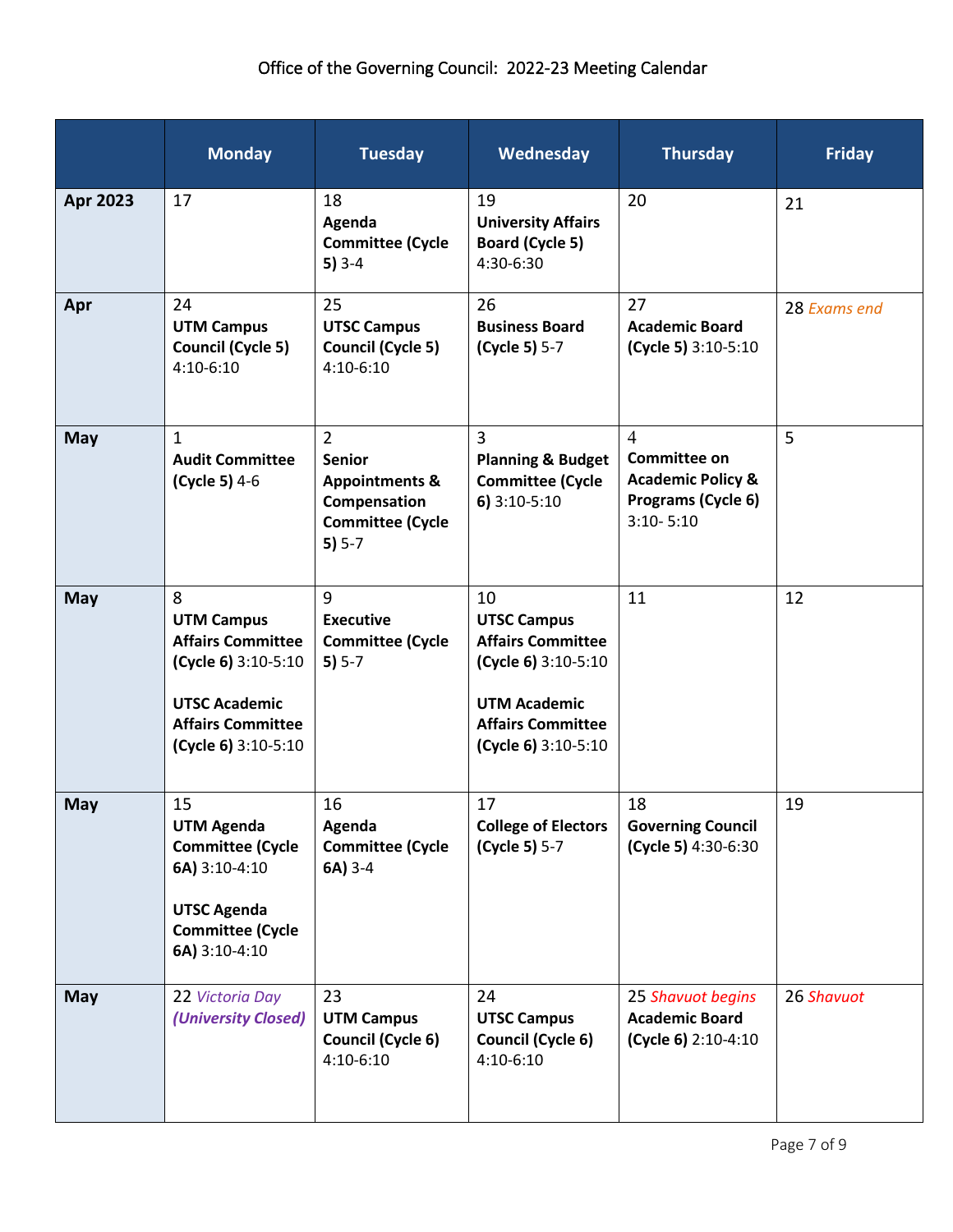|                  | <b>Monday</b>                                                                                                                                                                            | <b>Tuesday</b>                                                                                                                       | Wednesday                                                                                                                           | <b>Thursday</b>                                                         | <b>Friday</b>  |
|------------------|------------------------------------------------------------------------------------------------------------------------------------------------------------------------------------------|--------------------------------------------------------------------------------------------------------------------------------------|-------------------------------------------------------------------------------------------------------------------------------------|-------------------------------------------------------------------------|----------------|
| May/June<br>2023 | 29<br><b>UTSC Academic</b><br><b>Affairs Committee</b><br>(Cycle 6B)<br>$3:10-5:10$<br><b>Senior</b><br><b>Appointments &amp;</b><br>Compensation<br><b>Committee (Cycle</b><br>$6) 5-7$ | 30<br>Agenda<br><b>Committee (Cycle</b><br>6B) 3-4                                                                                   | 31<br><b>University Affairs</b><br>Board (Cycle 6)<br>4:30-6:30                                                                     | $\mathbf{1}$<br><b>Elections</b><br><b>Committee (Cycle</b><br>$5) 5-7$ | $\overline{2}$ |
| June             | 5                                                                                                                                                                                        | 6<br><b>UTM Agenda</b><br><b>Committee (Cycle</b><br>6B) 3:10-4:10<br><b>UTSC Agenda</b><br><b>Committee (Cycle</b><br>6B) 3:10-4:10 | $\overline{7}$                                                                                                                      | 8                                                                       | 9              |
| June             | 12                                                                                                                                                                                       | 13                                                                                                                                   | 14                                                                                                                                  | 15<br><b>Executive</b><br><b>Committee (Cycle</b><br>6A) 5-7            | 16             |
| June             | 19<br><b>Audit Committee</b><br>(Cycle 6) 4-6                                                                                                                                            | 20<br><b>Business Board</b><br>(Cycle 6) 5-7                                                                                         | 21<br><b>UTM Campus</b><br><b>Council (Cycle 6B)</b><br>4:10-6:10<br><b>UTSC Campus</b><br><b>Council (Cycle 6B)</b><br>$4:10-6:10$ | 22                                                                      | 23             |
| June             | 26                                                                                                                                                                                       | 27<br><b>Executive</b><br><b>Committee (Cycle</b><br>6B) 3:30-4:30<br><b>Governing Council</b><br>(Cycle 6) 4:30-6:30                | 28<br>Agenda<br><b>Committee (Cycle</b><br>$6C$ ) 3-4                                                                               | 29                                                                      | 30             |